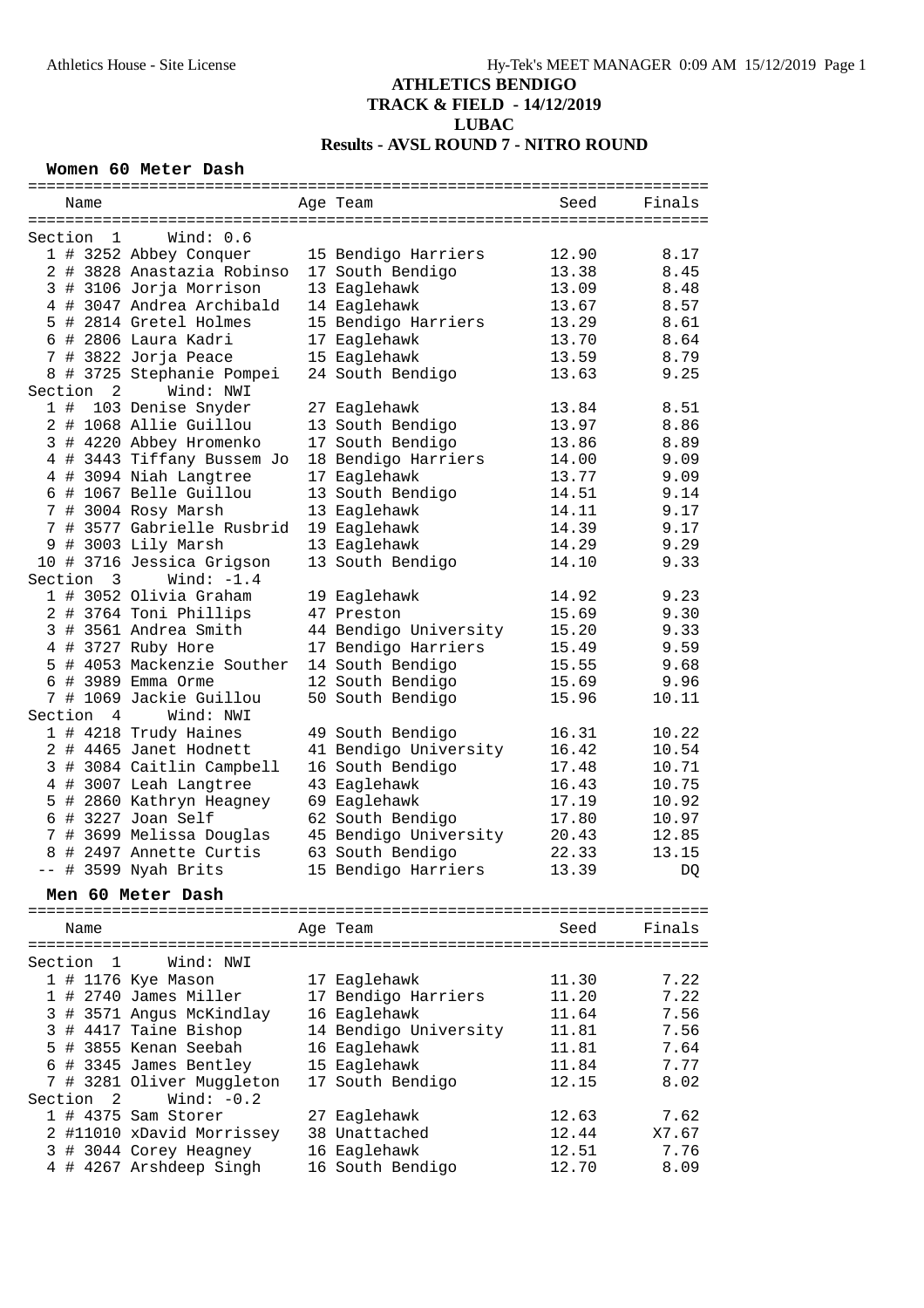| 5 # 3538 David Chisholm<br>8.29<br>51 Eaglehawk<br>12.91<br>51 Eaglehawk<br>13.28<br>8.62<br>6 # 1261 Antony Langdon<br>7 # 3172 %Timothy Sullivan<br>44 Eaglehawk<br>13.25<br>9.09<br>Section 3<br>Wind: $-0.4$<br>1 # 4461 Quinn Grey<br>8.16<br>15 South Bendigo<br>13.59<br>2 # 3970 Neil Shaw<br>46 Bendigo Harriers<br>8.34<br>13.49<br>3 # 1279 Peter Curtis<br>25 South Bendigo<br>13.75<br>8.65<br>4 # 3445 Keenan Seymour<br>12 South Bendigo<br>13.72<br>8.67<br>8.89<br>5 # 2712 Christopher Timew<br>45 South Bendigo<br>6 # 1012 Leigh Browell<br>45 South Bendigo<br>9.28<br>14.33<br>7 # 4219 Logan Hromenko<br>14 South Bendigo<br>9.64<br>14.30<br>Wind: $-0.5$<br>Section 4<br>1 # 2714 Ross Douglas<br>53 Bendigo University<br>9.21<br>15.12<br>9.29<br>2 # 2644 Eric Baker<br>57 Bendigo Harriers<br>14.77<br>3 # 3075 Peter Savage<br>65 Eaglehawk<br>10.33<br>17.33<br>4 # 4204 Stephen Ryan<br>63 Eaglehawk<br>17.36<br>10.54<br>5 # 3270 Jasper Seymour<br>10 South Bendigo<br>17.89<br>10.93<br>Mixed 600 Meter Run<br>Seed<br>Finals<br>Name<br>Age Team<br>Section<br>-1<br>1 # 3345 James Bentley<br>2:03.18<br>1:27.11<br>M15 Eaglehawk<br>2 # 3281 Oliver Muggleton<br>M17 South Bendigo<br>2:17.22<br>1:32.30<br>3 # 4267 Arshdeep Singh<br>M16 South Bendigo<br>2:22.65<br>1:35.39<br>4 # 1825 Zackery Tickell<br>M14 South Bendigo<br>1:35.93<br>2:19.80<br>5 # 3538 David Chisholm<br>1:42.31<br>M51 Eaglehawk<br>2:23.31<br>6 # 3577 Gabrielle Rusbrid W19 Eaglehawk<br>2:30.70<br>1:43.28<br>7 # 3044 Corey Heagney<br>M16 Eaglehawk<br>1:44.80<br>8 # 1261 Antony Langdon<br>M51 Eaglehawk<br>1:45.17<br>2:35.13<br>9 # 3232 Molly Butler<br>W19 Bendigo University<br>2:35.65<br>1:52.20<br>Section <sub>2</sub><br>1 # 3725 Stephanie Pompei<br>W24 South Bendigo<br>2:43.36<br>1:52.09<br>2 # 2814 Gretel Holmes<br>W15 Bendigo Harriers<br>2:54.80<br>1:52.46<br>3 # 4052 Scarlett Southern W12 South Bendigo<br>2:38.48<br>1:53.55<br>4 # 3562 Keely Trew<br>W27 South Bendigo<br>2:46.71<br>1:55.24<br>5 # 3084 Caitlin Campbell<br>W16 South Bendigo<br>1:57.70<br>2:41.06<br>6 # 3443 Tiffany Bussem Jo W18 Bendigo Harriers<br>2:44.33<br>2:00.74<br>Section 3<br>1 # 3828 Anastazia Robinso W17 South Bendigo<br>2:48.34<br>1:53.19<br>M57 Bendigo Harriers<br>2 # 2644 Eric Baker<br>2:50.28<br>1:57.00<br>3 # 2780 Phoebe Lonsdale<br>W14 Bendigo University<br>2:47.15<br>1:57.99<br>4 # 2931 Geoff Jordan<br>M50 Bendigo Harriers<br>2:53.73<br>2:04.67<br>W44 Bendigo University<br>5 # 3561 Andrea Smith<br>2:54.21<br>2:08.16<br>6 # 3559 Isabel Nihill<br>W16 South Bendigo<br>2:59.89<br>2:11.47<br>Section<br>4<br>1 # 3172 %Timothy Sullivan M44 Eaglehawk<br>3:12.96<br>1:55.71<br>M53 Bendigo University<br>2:03.24<br>2 # 2714 Ross Douglas<br>3:06.15<br>3 # 1455 Debby Kirne<br>W54 South Bendigo<br>3:09.66<br>2:11.67<br>4 # 2860 Kathryn Heagney<br>W69 Eaglehawk<br>3:25.09<br>2:12.53<br># 4465 Janet Hodnett<br>W41 Bendigo University<br>3:05.74<br>2:12.82<br>5<br># 1069 Jackie Guillou<br>W50 South Bendigo<br>3:29.63<br>6<br>2:24.30<br># 3716 Jessica Grigson<br>W13 South Bendigo<br>2:25.98<br>7<br>8 # 3007 Leah Langtree<br>W43 Eaglehawk<br>3:42.22<br>2:32.86<br>9 # 2999 Jennifer Payne<br>W63 South Bendigo<br>3:36.20<br>2:37.94<br>10 # 3764 Toni Phillips<br>W47 Preston |  | Men 60 Meter Dash |  |         |         |
|-------------------------------------------------------------------------------------------------------------------------------------------------------------------------------------------------------------------------------------------------------------------------------------------------------------------------------------------------------------------------------------------------------------------------------------------------------------------------------------------------------------------------------------------------------------------------------------------------------------------------------------------------------------------------------------------------------------------------------------------------------------------------------------------------------------------------------------------------------------------------------------------------------------------------------------------------------------------------------------------------------------------------------------------------------------------------------------------------------------------------------------------------------------------------------------------------------------------------------------------------------------------------------------------------------------------------------------------------------------------------------------------------------------------------------------------------------------------------------------------------------------------------------------------------------------------------------------------------------------------------------------------------------------------------------------------------------------------------------------------------------------------------------------------------------------------------------------------------------------------------------------------------------------------------------------------------------------------------------------------------------------------------------------------------------------------------------------------------------------------------------------------------------------------------------------------------------------------------------------------------------------------------------------------------------------------------------------------------------------------------------------------------------------------------------------------------------------------------------------------------------------------------------------------------------------------------------------------------------------------------------------------------------------------------------------------------------------------------------------------------------------------------------------------------------------------------------------------------------------------------------------------------------------------------------------------------------------------------------------------------------------------------------------------------------------------------------------------------------------------------------------------------------------------------------------------------------------------------------------------------------------------------------------------------------------------------------------------------------------------|--|-------------------|--|---------|---------|
|                                                                                                                                                                                                                                                                                                                                                                                                                                                                                                                                                                                                                                                                                                                                                                                                                                                                                                                                                                                                                                                                                                                                                                                                                                                                                                                                                                                                                                                                                                                                                                                                                                                                                                                                                                                                                                                                                                                                                                                                                                                                                                                                                                                                                                                                                                                                                                                                                                                                                                                                                                                                                                                                                                                                                                                                                                                                                                                                                                                                                                                                                                                                                                                                                                                                                                                                                                   |  |                   |  |         |         |
|                                                                                                                                                                                                                                                                                                                                                                                                                                                                                                                                                                                                                                                                                                                                                                                                                                                                                                                                                                                                                                                                                                                                                                                                                                                                                                                                                                                                                                                                                                                                                                                                                                                                                                                                                                                                                                                                                                                                                                                                                                                                                                                                                                                                                                                                                                                                                                                                                                                                                                                                                                                                                                                                                                                                                                                                                                                                                                                                                                                                                                                                                                                                                                                                                                                                                                                                                                   |  |                   |  |         |         |
|                                                                                                                                                                                                                                                                                                                                                                                                                                                                                                                                                                                                                                                                                                                                                                                                                                                                                                                                                                                                                                                                                                                                                                                                                                                                                                                                                                                                                                                                                                                                                                                                                                                                                                                                                                                                                                                                                                                                                                                                                                                                                                                                                                                                                                                                                                                                                                                                                                                                                                                                                                                                                                                                                                                                                                                                                                                                                                                                                                                                                                                                                                                                                                                                                                                                                                                                                                   |  |                   |  |         |         |
|                                                                                                                                                                                                                                                                                                                                                                                                                                                                                                                                                                                                                                                                                                                                                                                                                                                                                                                                                                                                                                                                                                                                                                                                                                                                                                                                                                                                                                                                                                                                                                                                                                                                                                                                                                                                                                                                                                                                                                                                                                                                                                                                                                                                                                                                                                                                                                                                                                                                                                                                                                                                                                                                                                                                                                                                                                                                                                                                                                                                                                                                                                                                                                                                                                                                                                                                                                   |  |                   |  |         |         |
|                                                                                                                                                                                                                                                                                                                                                                                                                                                                                                                                                                                                                                                                                                                                                                                                                                                                                                                                                                                                                                                                                                                                                                                                                                                                                                                                                                                                                                                                                                                                                                                                                                                                                                                                                                                                                                                                                                                                                                                                                                                                                                                                                                                                                                                                                                                                                                                                                                                                                                                                                                                                                                                                                                                                                                                                                                                                                                                                                                                                                                                                                                                                                                                                                                                                                                                                                                   |  |                   |  |         |         |
|                                                                                                                                                                                                                                                                                                                                                                                                                                                                                                                                                                                                                                                                                                                                                                                                                                                                                                                                                                                                                                                                                                                                                                                                                                                                                                                                                                                                                                                                                                                                                                                                                                                                                                                                                                                                                                                                                                                                                                                                                                                                                                                                                                                                                                                                                                                                                                                                                                                                                                                                                                                                                                                                                                                                                                                                                                                                                                                                                                                                                                                                                                                                                                                                                                                                                                                                                                   |  |                   |  |         |         |
|                                                                                                                                                                                                                                                                                                                                                                                                                                                                                                                                                                                                                                                                                                                                                                                                                                                                                                                                                                                                                                                                                                                                                                                                                                                                                                                                                                                                                                                                                                                                                                                                                                                                                                                                                                                                                                                                                                                                                                                                                                                                                                                                                                                                                                                                                                                                                                                                                                                                                                                                                                                                                                                                                                                                                                                                                                                                                                                                                                                                                                                                                                                                                                                                                                                                                                                                                                   |  |                   |  |         |         |
|                                                                                                                                                                                                                                                                                                                                                                                                                                                                                                                                                                                                                                                                                                                                                                                                                                                                                                                                                                                                                                                                                                                                                                                                                                                                                                                                                                                                                                                                                                                                                                                                                                                                                                                                                                                                                                                                                                                                                                                                                                                                                                                                                                                                                                                                                                                                                                                                                                                                                                                                                                                                                                                                                                                                                                                                                                                                                                                                                                                                                                                                                                                                                                                                                                                                                                                                                                   |  |                   |  |         |         |
|                                                                                                                                                                                                                                                                                                                                                                                                                                                                                                                                                                                                                                                                                                                                                                                                                                                                                                                                                                                                                                                                                                                                                                                                                                                                                                                                                                                                                                                                                                                                                                                                                                                                                                                                                                                                                                                                                                                                                                                                                                                                                                                                                                                                                                                                                                                                                                                                                                                                                                                                                                                                                                                                                                                                                                                                                                                                                                                                                                                                                                                                                                                                                                                                                                                                                                                                                                   |  |                   |  |         |         |
|                                                                                                                                                                                                                                                                                                                                                                                                                                                                                                                                                                                                                                                                                                                                                                                                                                                                                                                                                                                                                                                                                                                                                                                                                                                                                                                                                                                                                                                                                                                                                                                                                                                                                                                                                                                                                                                                                                                                                                                                                                                                                                                                                                                                                                                                                                                                                                                                                                                                                                                                                                                                                                                                                                                                                                                                                                                                                                                                                                                                                                                                                                                                                                                                                                                                                                                                                                   |  |                   |  |         |         |
|                                                                                                                                                                                                                                                                                                                                                                                                                                                                                                                                                                                                                                                                                                                                                                                                                                                                                                                                                                                                                                                                                                                                                                                                                                                                                                                                                                                                                                                                                                                                                                                                                                                                                                                                                                                                                                                                                                                                                                                                                                                                                                                                                                                                                                                                                                                                                                                                                                                                                                                                                                                                                                                                                                                                                                                                                                                                                                                                                                                                                                                                                                                                                                                                                                                                                                                                                                   |  |                   |  |         |         |
|                                                                                                                                                                                                                                                                                                                                                                                                                                                                                                                                                                                                                                                                                                                                                                                                                                                                                                                                                                                                                                                                                                                                                                                                                                                                                                                                                                                                                                                                                                                                                                                                                                                                                                                                                                                                                                                                                                                                                                                                                                                                                                                                                                                                                                                                                                                                                                                                                                                                                                                                                                                                                                                                                                                                                                                                                                                                                                                                                                                                                                                                                                                                                                                                                                                                                                                                                                   |  |                   |  |         |         |
|                                                                                                                                                                                                                                                                                                                                                                                                                                                                                                                                                                                                                                                                                                                                                                                                                                                                                                                                                                                                                                                                                                                                                                                                                                                                                                                                                                                                                                                                                                                                                                                                                                                                                                                                                                                                                                                                                                                                                                                                                                                                                                                                                                                                                                                                                                                                                                                                                                                                                                                                                                                                                                                                                                                                                                                                                                                                                                                                                                                                                                                                                                                                                                                                                                                                                                                                                                   |  |                   |  |         |         |
|                                                                                                                                                                                                                                                                                                                                                                                                                                                                                                                                                                                                                                                                                                                                                                                                                                                                                                                                                                                                                                                                                                                                                                                                                                                                                                                                                                                                                                                                                                                                                                                                                                                                                                                                                                                                                                                                                                                                                                                                                                                                                                                                                                                                                                                                                                                                                                                                                                                                                                                                                                                                                                                                                                                                                                                                                                                                                                                                                                                                                                                                                                                                                                                                                                                                                                                                                                   |  |                   |  |         |         |
|                                                                                                                                                                                                                                                                                                                                                                                                                                                                                                                                                                                                                                                                                                                                                                                                                                                                                                                                                                                                                                                                                                                                                                                                                                                                                                                                                                                                                                                                                                                                                                                                                                                                                                                                                                                                                                                                                                                                                                                                                                                                                                                                                                                                                                                                                                                                                                                                                                                                                                                                                                                                                                                                                                                                                                                                                                                                                                                                                                                                                                                                                                                                                                                                                                                                                                                                                                   |  |                   |  |         |         |
|                                                                                                                                                                                                                                                                                                                                                                                                                                                                                                                                                                                                                                                                                                                                                                                                                                                                                                                                                                                                                                                                                                                                                                                                                                                                                                                                                                                                                                                                                                                                                                                                                                                                                                                                                                                                                                                                                                                                                                                                                                                                                                                                                                                                                                                                                                                                                                                                                                                                                                                                                                                                                                                                                                                                                                                                                                                                                                                                                                                                                                                                                                                                                                                                                                                                                                                                                                   |  |                   |  |         |         |
|                                                                                                                                                                                                                                                                                                                                                                                                                                                                                                                                                                                                                                                                                                                                                                                                                                                                                                                                                                                                                                                                                                                                                                                                                                                                                                                                                                                                                                                                                                                                                                                                                                                                                                                                                                                                                                                                                                                                                                                                                                                                                                                                                                                                                                                                                                                                                                                                                                                                                                                                                                                                                                                                                                                                                                                                                                                                                                                                                                                                                                                                                                                                                                                                                                                                                                                                                                   |  |                   |  |         |         |
|                                                                                                                                                                                                                                                                                                                                                                                                                                                                                                                                                                                                                                                                                                                                                                                                                                                                                                                                                                                                                                                                                                                                                                                                                                                                                                                                                                                                                                                                                                                                                                                                                                                                                                                                                                                                                                                                                                                                                                                                                                                                                                                                                                                                                                                                                                                                                                                                                                                                                                                                                                                                                                                                                                                                                                                                                                                                                                                                                                                                                                                                                                                                                                                                                                                                                                                                                                   |  |                   |  |         |         |
|                                                                                                                                                                                                                                                                                                                                                                                                                                                                                                                                                                                                                                                                                                                                                                                                                                                                                                                                                                                                                                                                                                                                                                                                                                                                                                                                                                                                                                                                                                                                                                                                                                                                                                                                                                                                                                                                                                                                                                                                                                                                                                                                                                                                                                                                                                                                                                                                                                                                                                                                                                                                                                                                                                                                                                                                                                                                                                                                                                                                                                                                                                                                                                                                                                                                                                                                                                   |  |                   |  |         |         |
|                                                                                                                                                                                                                                                                                                                                                                                                                                                                                                                                                                                                                                                                                                                                                                                                                                                                                                                                                                                                                                                                                                                                                                                                                                                                                                                                                                                                                                                                                                                                                                                                                                                                                                                                                                                                                                                                                                                                                                                                                                                                                                                                                                                                                                                                                                                                                                                                                                                                                                                                                                                                                                                                                                                                                                                                                                                                                                                                                                                                                                                                                                                                                                                                                                                                                                                                                                   |  |                   |  |         |         |
|                                                                                                                                                                                                                                                                                                                                                                                                                                                                                                                                                                                                                                                                                                                                                                                                                                                                                                                                                                                                                                                                                                                                                                                                                                                                                                                                                                                                                                                                                                                                                                                                                                                                                                                                                                                                                                                                                                                                                                                                                                                                                                                                                                                                                                                                                                                                                                                                                                                                                                                                                                                                                                                                                                                                                                                                                                                                                                                                                                                                                                                                                                                                                                                                                                                                                                                                                                   |  |                   |  |         |         |
|                                                                                                                                                                                                                                                                                                                                                                                                                                                                                                                                                                                                                                                                                                                                                                                                                                                                                                                                                                                                                                                                                                                                                                                                                                                                                                                                                                                                                                                                                                                                                                                                                                                                                                                                                                                                                                                                                                                                                                                                                                                                                                                                                                                                                                                                                                                                                                                                                                                                                                                                                                                                                                                                                                                                                                                                                                                                                                                                                                                                                                                                                                                                                                                                                                                                                                                                                                   |  |                   |  |         |         |
|                                                                                                                                                                                                                                                                                                                                                                                                                                                                                                                                                                                                                                                                                                                                                                                                                                                                                                                                                                                                                                                                                                                                                                                                                                                                                                                                                                                                                                                                                                                                                                                                                                                                                                                                                                                                                                                                                                                                                                                                                                                                                                                                                                                                                                                                                                                                                                                                                                                                                                                                                                                                                                                                                                                                                                                                                                                                                                                                                                                                                                                                                                                                                                                                                                                                                                                                                                   |  |                   |  |         |         |
|                                                                                                                                                                                                                                                                                                                                                                                                                                                                                                                                                                                                                                                                                                                                                                                                                                                                                                                                                                                                                                                                                                                                                                                                                                                                                                                                                                                                                                                                                                                                                                                                                                                                                                                                                                                                                                                                                                                                                                                                                                                                                                                                                                                                                                                                                                                                                                                                                                                                                                                                                                                                                                                                                                                                                                                                                                                                                                                                                                                                                                                                                                                                                                                                                                                                                                                                                                   |  |                   |  |         |         |
|                                                                                                                                                                                                                                                                                                                                                                                                                                                                                                                                                                                                                                                                                                                                                                                                                                                                                                                                                                                                                                                                                                                                                                                                                                                                                                                                                                                                                                                                                                                                                                                                                                                                                                                                                                                                                                                                                                                                                                                                                                                                                                                                                                                                                                                                                                                                                                                                                                                                                                                                                                                                                                                                                                                                                                                                                                                                                                                                                                                                                                                                                                                                                                                                                                                                                                                                                                   |  |                   |  |         |         |
|                                                                                                                                                                                                                                                                                                                                                                                                                                                                                                                                                                                                                                                                                                                                                                                                                                                                                                                                                                                                                                                                                                                                                                                                                                                                                                                                                                                                                                                                                                                                                                                                                                                                                                                                                                                                                                                                                                                                                                                                                                                                                                                                                                                                                                                                                                                                                                                                                                                                                                                                                                                                                                                                                                                                                                                                                                                                                                                                                                                                                                                                                                                                                                                                                                                                                                                                                                   |  |                   |  |         |         |
|                                                                                                                                                                                                                                                                                                                                                                                                                                                                                                                                                                                                                                                                                                                                                                                                                                                                                                                                                                                                                                                                                                                                                                                                                                                                                                                                                                                                                                                                                                                                                                                                                                                                                                                                                                                                                                                                                                                                                                                                                                                                                                                                                                                                                                                                                                                                                                                                                                                                                                                                                                                                                                                                                                                                                                                                                                                                                                                                                                                                                                                                                                                                                                                                                                                                                                                                                                   |  |                   |  |         |         |
|                                                                                                                                                                                                                                                                                                                                                                                                                                                                                                                                                                                                                                                                                                                                                                                                                                                                                                                                                                                                                                                                                                                                                                                                                                                                                                                                                                                                                                                                                                                                                                                                                                                                                                                                                                                                                                                                                                                                                                                                                                                                                                                                                                                                                                                                                                                                                                                                                                                                                                                                                                                                                                                                                                                                                                                                                                                                                                                                                                                                                                                                                                                                                                                                                                                                                                                                                                   |  |                   |  |         |         |
|                                                                                                                                                                                                                                                                                                                                                                                                                                                                                                                                                                                                                                                                                                                                                                                                                                                                                                                                                                                                                                                                                                                                                                                                                                                                                                                                                                                                                                                                                                                                                                                                                                                                                                                                                                                                                                                                                                                                                                                                                                                                                                                                                                                                                                                                                                                                                                                                                                                                                                                                                                                                                                                                                                                                                                                                                                                                                                                                                                                                                                                                                                                                                                                                                                                                                                                                                                   |  |                   |  |         |         |
|                                                                                                                                                                                                                                                                                                                                                                                                                                                                                                                                                                                                                                                                                                                                                                                                                                                                                                                                                                                                                                                                                                                                                                                                                                                                                                                                                                                                                                                                                                                                                                                                                                                                                                                                                                                                                                                                                                                                                                                                                                                                                                                                                                                                                                                                                                                                                                                                                                                                                                                                                                                                                                                                                                                                                                                                                                                                                                                                                                                                                                                                                                                                                                                                                                                                                                                                                                   |  |                   |  |         |         |
|                                                                                                                                                                                                                                                                                                                                                                                                                                                                                                                                                                                                                                                                                                                                                                                                                                                                                                                                                                                                                                                                                                                                                                                                                                                                                                                                                                                                                                                                                                                                                                                                                                                                                                                                                                                                                                                                                                                                                                                                                                                                                                                                                                                                                                                                                                                                                                                                                                                                                                                                                                                                                                                                                                                                                                                                                                                                                                                                                                                                                                                                                                                                                                                                                                                                                                                                                                   |  |                   |  |         |         |
|                                                                                                                                                                                                                                                                                                                                                                                                                                                                                                                                                                                                                                                                                                                                                                                                                                                                                                                                                                                                                                                                                                                                                                                                                                                                                                                                                                                                                                                                                                                                                                                                                                                                                                                                                                                                                                                                                                                                                                                                                                                                                                                                                                                                                                                                                                                                                                                                                                                                                                                                                                                                                                                                                                                                                                                                                                                                                                                                                                                                                                                                                                                                                                                                                                                                                                                                                                   |  |                   |  |         |         |
|                                                                                                                                                                                                                                                                                                                                                                                                                                                                                                                                                                                                                                                                                                                                                                                                                                                                                                                                                                                                                                                                                                                                                                                                                                                                                                                                                                                                                                                                                                                                                                                                                                                                                                                                                                                                                                                                                                                                                                                                                                                                                                                                                                                                                                                                                                                                                                                                                                                                                                                                                                                                                                                                                                                                                                                                                                                                                                                                                                                                                                                                                                                                                                                                                                                                                                                                                                   |  |                   |  |         |         |
|                                                                                                                                                                                                                                                                                                                                                                                                                                                                                                                                                                                                                                                                                                                                                                                                                                                                                                                                                                                                                                                                                                                                                                                                                                                                                                                                                                                                                                                                                                                                                                                                                                                                                                                                                                                                                                                                                                                                                                                                                                                                                                                                                                                                                                                                                                                                                                                                                                                                                                                                                                                                                                                                                                                                                                                                                                                                                                                                                                                                                                                                                                                                                                                                                                                                                                                                                                   |  |                   |  |         |         |
|                                                                                                                                                                                                                                                                                                                                                                                                                                                                                                                                                                                                                                                                                                                                                                                                                                                                                                                                                                                                                                                                                                                                                                                                                                                                                                                                                                                                                                                                                                                                                                                                                                                                                                                                                                                                                                                                                                                                                                                                                                                                                                                                                                                                                                                                                                                                                                                                                                                                                                                                                                                                                                                                                                                                                                                                                                                                                                                                                                                                                                                                                                                                                                                                                                                                                                                                                                   |  |                   |  |         |         |
|                                                                                                                                                                                                                                                                                                                                                                                                                                                                                                                                                                                                                                                                                                                                                                                                                                                                                                                                                                                                                                                                                                                                                                                                                                                                                                                                                                                                                                                                                                                                                                                                                                                                                                                                                                                                                                                                                                                                                                                                                                                                                                                                                                                                                                                                                                                                                                                                                                                                                                                                                                                                                                                                                                                                                                                                                                                                                                                                                                                                                                                                                                                                                                                                                                                                                                                                                                   |  |                   |  |         |         |
|                                                                                                                                                                                                                                                                                                                                                                                                                                                                                                                                                                                                                                                                                                                                                                                                                                                                                                                                                                                                                                                                                                                                                                                                                                                                                                                                                                                                                                                                                                                                                                                                                                                                                                                                                                                                                                                                                                                                                                                                                                                                                                                                                                                                                                                                                                                                                                                                                                                                                                                                                                                                                                                                                                                                                                                                                                                                                                                                                                                                                                                                                                                                                                                                                                                                                                                                                                   |  |                   |  |         |         |
|                                                                                                                                                                                                                                                                                                                                                                                                                                                                                                                                                                                                                                                                                                                                                                                                                                                                                                                                                                                                                                                                                                                                                                                                                                                                                                                                                                                                                                                                                                                                                                                                                                                                                                                                                                                                                                                                                                                                                                                                                                                                                                                                                                                                                                                                                                                                                                                                                                                                                                                                                                                                                                                                                                                                                                                                                                                                                                                                                                                                                                                                                                                                                                                                                                                                                                                                                                   |  |                   |  |         |         |
|                                                                                                                                                                                                                                                                                                                                                                                                                                                                                                                                                                                                                                                                                                                                                                                                                                                                                                                                                                                                                                                                                                                                                                                                                                                                                                                                                                                                                                                                                                                                                                                                                                                                                                                                                                                                                                                                                                                                                                                                                                                                                                                                                                                                                                                                                                                                                                                                                                                                                                                                                                                                                                                                                                                                                                                                                                                                                                                                                                                                                                                                                                                                                                                                                                                                                                                                                                   |  |                   |  |         |         |
|                                                                                                                                                                                                                                                                                                                                                                                                                                                                                                                                                                                                                                                                                                                                                                                                                                                                                                                                                                                                                                                                                                                                                                                                                                                                                                                                                                                                                                                                                                                                                                                                                                                                                                                                                                                                                                                                                                                                                                                                                                                                                                                                                                                                                                                                                                                                                                                                                                                                                                                                                                                                                                                                                                                                                                                                                                                                                                                                                                                                                                                                                                                                                                                                                                                                                                                                                                   |  |                   |  |         |         |
|                                                                                                                                                                                                                                                                                                                                                                                                                                                                                                                                                                                                                                                                                                                                                                                                                                                                                                                                                                                                                                                                                                                                                                                                                                                                                                                                                                                                                                                                                                                                                                                                                                                                                                                                                                                                                                                                                                                                                                                                                                                                                                                                                                                                                                                                                                                                                                                                                                                                                                                                                                                                                                                                                                                                                                                                                                                                                                                                                                                                                                                                                                                                                                                                                                                                                                                                                                   |  |                   |  |         |         |
|                                                                                                                                                                                                                                                                                                                                                                                                                                                                                                                                                                                                                                                                                                                                                                                                                                                                                                                                                                                                                                                                                                                                                                                                                                                                                                                                                                                                                                                                                                                                                                                                                                                                                                                                                                                                                                                                                                                                                                                                                                                                                                                                                                                                                                                                                                                                                                                                                                                                                                                                                                                                                                                                                                                                                                                                                                                                                                                                                                                                                                                                                                                                                                                                                                                                                                                                                                   |  |                   |  |         |         |
|                                                                                                                                                                                                                                                                                                                                                                                                                                                                                                                                                                                                                                                                                                                                                                                                                                                                                                                                                                                                                                                                                                                                                                                                                                                                                                                                                                                                                                                                                                                                                                                                                                                                                                                                                                                                                                                                                                                                                                                                                                                                                                                                                                                                                                                                                                                                                                                                                                                                                                                                                                                                                                                                                                                                                                                                                                                                                                                                                                                                                                                                                                                                                                                                                                                                                                                                                                   |  |                   |  |         |         |
|                                                                                                                                                                                                                                                                                                                                                                                                                                                                                                                                                                                                                                                                                                                                                                                                                                                                                                                                                                                                                                                                                                                                                                                                                                                                                                                                                                                                                                                                                                                                                                                                                                                                                                                                                                                                                                                                                                                                                                                                                                                                                                                                                                                                                                                                                                                                                                                                                                                                                                                                                                                                                                                                                                                                                                                                                                                                                                                                                                                                                                                                                                                                                                                                                                                                                                                                                                   |  |                   |  |         |         |
|                                                                                                                                                                                                                                                                                                                                                                                                                                                                                                                                                                                                                                                                                                                                                                                                                                                                                                                                                                                                                                                                                                                                                                                                                                                                                                                                                                                                                                                                                                                                                                                                                                                                                                                                                                                                                                                                                                                                                                                                                                                                                                                                                                                                                                                                                                                                                                                                                                                                                                                                                                                                                                                                                                                                                                                                                                                                                                                                                                                                                                                                                                                                                                                                                                                                                                                                                                   |  |                   |  |         |         |
|                                                                                                                                                                                                                                                                                                                                                                                                                                                                                                                                                                                                                                                                                                                                                                                                                                                                                                                                                                                                                                                                                                                                                                                                                                                                                                                                                                                                                                                                                                                                                                                                                                                                                                                                                                                                                                                                                                                                                                                                                                                                                                                                                                                                                                                                                                                                                                                                                                                                                                                                                                                                                                                                                                                                                                                                                                                                                                                                                                                                                                                                                                                                                                                                                                                                                                                                                                   |  |                   |  |         |         |
|                                                                                                                                                                                                                                                                                                                                                                                                                                                                                                                                                                                                                                                                                                                                                                                                                                                                                                                                                                                                                                                                                                                                                                                                                                                                                                                                                                                                                                                                                                                                                                                                                                                                                                                                                                                                                                                                                                                                                                                                                                                                                                                                                                                                                                                                                                                                                                                                                                                                                                                                                                                                                                                                                                                                                                                                                                                                                                                                                                                                                                                                                                                                                                                                                                                                                                                                                                   |  |                   |  |         |         |
|                                                                                                                                                                                                                                                                                                                                                                                                                                                                                                                                                                                                                                                                                                                                                                                                                                                                                                                                                                                                                                                                                                                                                                                                                                                                                                                                                                                                                                                                                                                                                                                                                                                                                                                                                                                                                                                                                                                                                                                                                                                                                                                                                                                                                                                                                                                                                                                                                                                                                                                                                                                                                                                                                                                                                                                                                                                                                                                                                                                                                                                                                                                                                                                                                                                                                                                                                                   |  |                   |  |         |         |
|                                                                                                                                                                                                                                                                                                                                                                                                                                                                                                                                                                                                                                                                                                                                                                                                                                                                                                                                                                                                                                                                                                                                                                                                                                                                                                                                                                                                                                                                                                                                                                                                                                                                                                                                                                                                                                                                                                                                                                                                                                                                                                                                                                                                                                                                                                                                                                                                                                                                                                                                                                                                                                                                                                                                                                                                                                                                                                                                                                                                                                                                                                                                                                                                                                                                                                                                                                   |  |                   |  |         |         |
|                                                                                                                                                                                                                                                                                                                                                                                                                                                                                                                                                                                                                                                                                                                                                                                                                                                                                                                                                                                                                                                                                                                                                                                                                                                                                                                                                                                                                                                                                                                                                                                                                                                                                                                                                                                                                                                                                                                                                                                                                                                                                                                                                                                                                                                                                                                                                                                                                                                                                                                                                                                                                                                                                                                                                                                                                                                                                                                                                                                                                                                                                                                                                                                                                                                                                                                                                                   |  |                   |  |         |         |
|                                                                                                                                                                                                                                                                                                                                                                                                                                                                                                                                                                                                                                                                                                                                                                                                                                                                                                                                                                                                                                                                                                                                                                                                                                                                                                                                                                                                                                                                                                                                                                                                                                                                                                                                                                                                                                                                                                                                                                                                                                                                                                                                                                                                                                                                                                                                                                                                                                                                                                                                                                                                                                                                                                                                                                                                                                                                                                                                                                                                                                                                                                                                                                                                                                                                                                                                                                   |  |                   |  |         |         |
|                                                                                                                                                                                                                                                                                                                                                                                                                                                                                                                                                                                                                                                                                                                                                                                                                                                                                                                                                                                                                                                                                                                                                                                                                                                                                                                                                                                                                                                                                                                                                                                                                                                                                                                                                                                                                                                                                                                                                                                                                                                                                                                                                                                                                                                                                                                                                                                                                                                                                                                                                                                                                                                                                                                                                                                                                                                                                                                                                                                                                                                                                                                                                                                                                                                                                                                                                                   |  |                   |  |         |         |
|                                                                                                                                                                                                                                                                                                                                                                                                                                                                                                                                                                                                                                                                                                                                                                                                                                                                                                                                                                                                                                                                                                                                                                                                                                                                                                                                                                                                                                                                                                                                                                                                                                                                                                                                                                                                                                                                                                                                                                                                                                                                                                                                                                                                                                                                                                                                                                                                                                                                                                                                                                                                                                                                                                                                                                                                                                                                                                                                                                                                                                                                                                                                                                                                                                                                                                                                                                   |  |                   |  | 3:49.44 | 3:05.90 |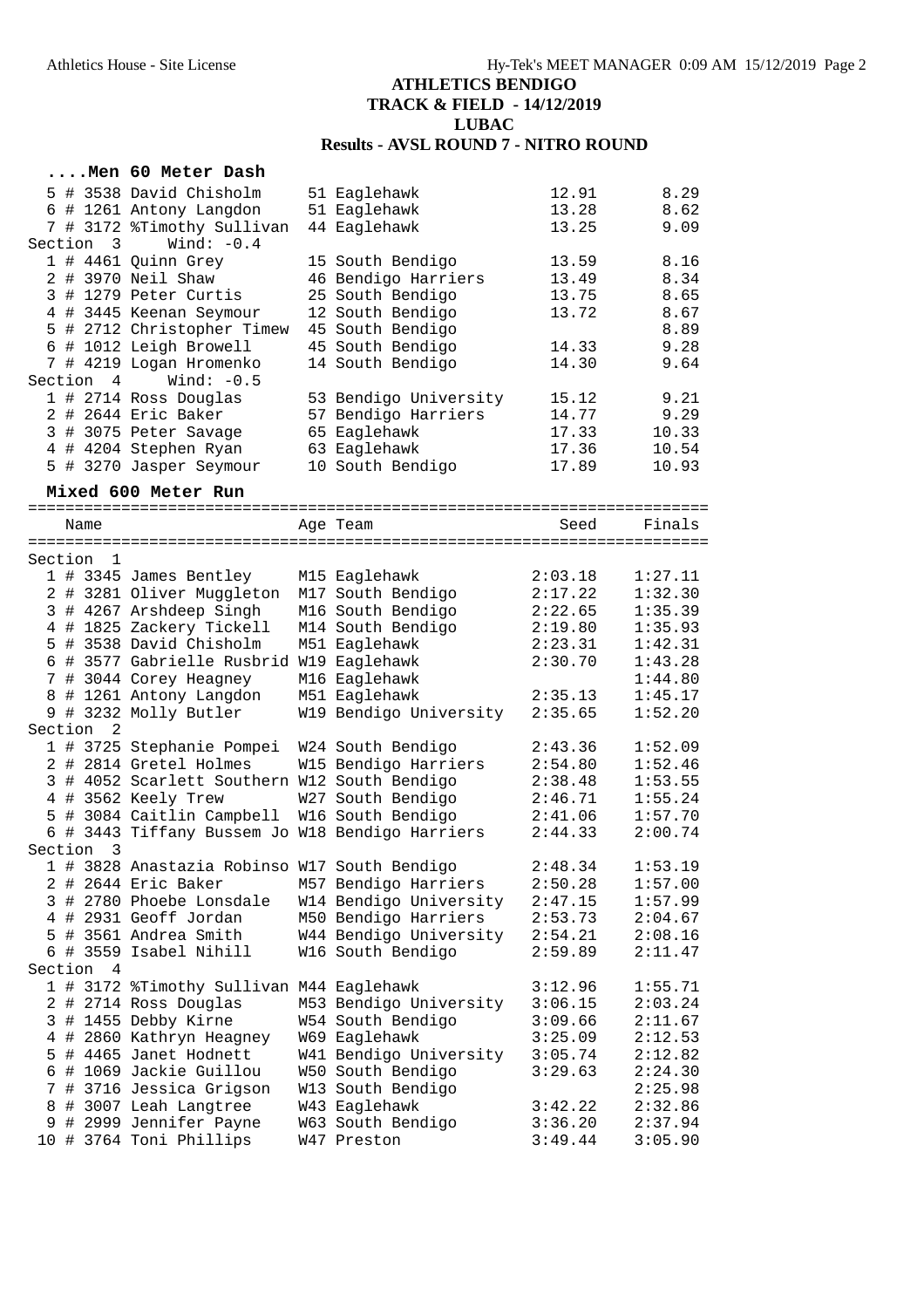## **Mixed 1 Mile Run**

|   | ===========             |                                                                                                                                                                                                                                                                                                                                                                                                                                                                                 | =========== <b>=</b>   |                              | ================== |
|---|-------------------------|---------------------------------------------------------------------------------------------------------------------------------------------------------------------------------------------------------------------------------------------------------------------------------------------------------------------------------------------------------------------------------------------------------------------------------------------------------------------------------|------------------------|------------------------------|--------------------|
|   | Name                    |                                                                                                                                                                                                                                                                                                                                                                                                                                                                                 | Age Team               | Seed                         | Finals             |
|   |                         |                                                                                                                                                                                                                                                                                                                                                                                                                                                                                 |                        |                              |                    |
|   | Section<br>1            |                                                                                                                                                                                                                                                                                                                                                                                                                                                                                 |                        |                              |                    |
|   |                         | 1 # 3645 Michael Preece                                                                                                                                                                                                                                                                                                                                                                                                                                                         | M25 Bendigo Harriers   | 4:12.84                      | 4:31.96            |
|   |                         | 2 # 2641 Glenn McMillan                                                                                                                                                                                                                                                                                                                                                                                                                                                         | M27 Shepparton         | 4:21.74                      | 4:48.80            |
|   |                         | 3 # 1824 Logan Tickell                                                                                                                                                                                                                                                                                                                                                                                                                                                          | M13 South Bendigo      | 4:39.16                      | 5:05.67            |
|   |                         | 4 #11023 xBilly Meade                                                                                                                                                                                                                                                                                                                                                                                                                                                           | M14 Bendigo University |                              | X5:10.79           |
| 5 |                         | # 4299 Thomas McArthur                                                                                                                                                                                                                                                                                                                                                                                                                                                          | M13 South Bendigo      | 5:17.01                      | 5:34.38            |
|   |                         | 6 # 2779 David Lonsdale                                                                                                                                                                                                                                                                                                                                                                                                                                                         | M51 Bendigo University | 5:25.63                      | 5:47.57            |
|   |                         | 7 # 2780 Phoebe Lonsdale                                                                                                                                                                                                                                                                                                                                                                                                                                                        | W14 Bendigo University | 5:30.93                      | 6:05.00            |
| 8 |                         |                                                                                                                                                                                                                                                                                                                                                                                                                                                                                 |                        | 5:29.96                      | 6:08.93            |
|   |                         | # 2712 Christopher Timew M45 South Bendigo                                                                                                                                                                                                                                                                                                                                                                                                                                      |                        |                              |                    |
|   |                         | 9 # 3577 Gabrielle Rusbrid W19 Eaglehawk                                                                                                                                                                                                                                                                                                                                                                                                                                        |                        | 5:32.79                      | 6:21.22            |
|   |                         | 10 # 3232 Molly Butler                                                                                                                                                                                                                                                                                                                                                                                                                                                          | W19 Bendigo University | 5:38.70                      | 6:23.65            |
|   | Section<br>2            |                                                                                                                                                                                                                                                                                                                                                                                                                                                                                 |                        |                              |                    |
|   | 1#                      | 302 Harriet Gall                                                                                                                                                                                                                                                                                                                                                                                                                                                                | W13 Bendigo Harriers   |                              | 6:17.33            |
| 2 |                         | # 1012 Leigh Browell                                                                                                                                                                                                                                                                                                                                                                                                                                                            | M45 South Bendigo      | 5:51.24                      | 6:28.89            |
| 3 |                         | # 4465 Janet Hodnett                                                                                                                                                                                                                                                                                                                                                                                                                                                            | W41 Bendigo University |                              | 6:45.95            |
|   |                         | 4 # 1455 Debby Kirne                                                                                                                                                                                                                                                                                                                                                                                                                                                            | W54 South Bendigo      | 6:19.88                      | 6:48.17            |
|   |                         | 5 # 3559 Isabel Nihill                                                                                                                                                                                                                                                                                                                                                                                                                                                          | W16 South Bendigo      | 5:56.34                      | 7:02.33            |
|   |                         | 6 # 3699 Melissa Douglas                                                                                                                                                                                                                                                                                                                                                                                                                                                        | W45 Bendigo University | 7:41.55                      | 7:19.18            |
|   |                         | 7 # 3727 Ruby Hore                                                                                                                                                                                                                                                                                                                                                                                                                                                              | W17 Bendigo Harriers   | 6:52.59                      | 7:22.49            |
|   |                         | 8 # 2999 Jennifer Payne                                                                                                                                                                                                                                                                                                                                                                                                                                                         | W63 South Bendigo      | 7:22.94                      | 7:41.71            |
|   |                         | 9 # 1069 Jackie Guillou                                                                                                                                                                                                                                                                                                                                                                                                                                                         | W50 South Bendigo      | 7:01.04                      | 7:58.55            |
|   |                         | 10 # 2807 Sandra Kadri                                                                                                                                                                                                                                                                                                                                                                                                                                                          | W49 Eaglehawk          | 7:29.00                      | 8:16.41            |
|   |                         |                                                                                                                                                                                                                                                                                                                                                                                                                                                                                 |                        |                              |                    |
|   |                         | Mixed 3000 Meter Run                                                                                                                                                                                                                                                                                                                                                                                                                                                            |                        |                              |                    |
|   |                         |                                                                                                                                                                                                                                                                                                                                                                                                                                                                                 |                        |                              |                    |
|   | Name                    |                                                                                                                                                                                                                                                                                                                                                                                                                                                                                 | Age Team               | Seed                         | Finals             |
|   |                         |                                                                                                                                                                                                                                                                                                                                                                                                                                                                                 |                        |                              |                    |
|   | Section<br>$\mathbf{1}$ |                                                                                                                                                                                                                                                                                                                                                                                                                                                                                 |                        |                              |                    |
|   |                         | 1 # 3645 Michael Preece                                                                                                                                                                                                                                                                                                                                                                                                                                                         | M25 Bendigo Harriers   |                              | 9:48.75            |
|   |                         | 2 # 1137 Anna de Vrieze                                                                                                                                                                                                                                                                                                                                                                                                                                                         | W33 South Bendigo      | 11:47.32                     | 12:08.70           |
|   |                         | 3 # 1455 Debby Kirne                                                                                                                                                                                                                                                                                                                                                                                                                                                            | W54 South Bendigo      | 13:48.30                     | 14:37.60           |
|   |                         | 4 # 2714 Ross Douglas                                                                                                                                                                                                                                                                                                                                                                                                                                                           | M53 Bendigo University | 14:03.35                     | 14:53.22           |
|   |                         | 5 # 3699 Melissa Douglas                                                                                                                                                                                                                                                                                                                                                                                                                                                        | W45 Bendigo University | 14:23.99                     | 16:14.97           |
|   |                         | -- # 2931 Geoff Jordan                                                                                                                                                                                                                                                                                                                                                                                                                                                          | M50 Bendigo Harriers   |                              | DNF                |
|   |                         | Mixed 4x100 Meter Relay                                                                                                                                                                                                                                                                                                                                                                                                                                                         |                        |                              |                    |
|   |                         |                                                                                                                                                                                                                                                                                                                                                                                                                                                                                 |                        |                              |                    |
|   | Team                    |                                                                                                                                                                                                                                                                                                                                                                                                                                                                                 |                        | Seed                         | Finals             |
|   |                         | =======================                                                                                                                                                                                                                                                                                                                                                                                                                                                         |                        |                              |                    |
|   |                         | 1 Bendigo Harriers 'A'                                                                                                                                                                                                                                                                                                                                                                                                                                                          |                        |                              | 48.55              |
|   |                         | 1) #3599 Nyah Brits 15                                                                                                                                                                                                                                                                                                                                                                                                                                                          |                        | 2) #3252 Abbey Conquer 15    |                    |
|   |                         | 3) #3970 Neil Shaw 46                                                                                                                                                                                                                                                                                                                                                                                                                                                           |                        | 4) #2740 James Miller 17     |                    |
|   |                         | 2 Eaglehawk 'B'                                                                                                                                                                                                                                                                                                                                                                                                                                                                 |                        |                              | 48.70              |
|   |                         | 1) #3106 Jorja Morrison 13                                                                                                                                                                                                                                                                                                                                                                                                                                                      |                        | 2) #2806 Laura Kadri 17      |                    |
|   |                         | 3) #3855 Kenan Seebah 16                                                                                                                                                                                                                                                                                                                                                                                                                                                        |                        | 4) #1176 Kye Mason 17        |                    |
|   | 3 Eaglehawk             | $\overline{\phantom{a}}$ $\overline{\phantom{a}}$ $\overline{\phantom{a}}$ $\overline{\phantom{a}}$ $\overline{\phantom{a}}$ $\overline{\phantom{a}}$ $\overline{\phantom{a}}$ $\overline{\phantom{a}}$ $\overline{\phantom{a}}$ $\overline{\phantom{a}}$ $\overline{\phantom{a}}$ $\overline{\phantom{a}}$ $\overline{\phantom{a}}$ $\overline{\phantom{a}}$ $\overline{\phantom{a}}$ $\overline{\phantom{a}}$ $\overline{\phantom{a}}$ $\overline{\phantom{a}}$ $\overline{\$ |                        |                              | 52.33              |
|   |                         |                                                                                                                                                                                                                                                                                                                                                                                                                                                                                 |                        |                              |                    |
|   |                         | 1) #2809 Maya Kadri 15                                                                                                                                                                                                                                                                                                                                                                                                                                                          |                        | 2) #3047 Andrea Archibald 14 |                    |
|   |                         | 3) #3044 Corey Heagney 16                                                                                                                                                                                                                                                                                                                                                                                                                                                       |                        | 4) #4375 Sam Storer 27       |                    |
|   | 4 Eaglehawk             | 'D'                                                                                                                                                                                                                                                                                                                                                                                                                                                                             |                        |                              | 54.42              |
|   |                         | 1) #3004 Rosy Marsh 13                                                                                                                                                                                                                                                                                                                                                                                                                                                          |                        | 2) #3003 Lily Marsh 13       |                    |
|   |                         | 3) #2482 Terry Hicks 65                                                                                                                                                                                                                                                                                                                                                                                                                                                         |                        | 4) #1261 Antony Langdon 51   |                    |
|   |                         | 4 South Bendigo 'C'                                                                                                                                                                                                                                                                                                                                                                                                                                                             |                        |                              | 54.42              |
|   |                         | 1) #1279 Peter Curtis 25                                                                                                                                                                                                                                                                                                                                                                                                                                                        |                        | 2) #4220 Abbey Hromenko 17   |                    |
|   |                         | 3) #4219 Logan Hromenko 14                                                                                                                                                                                                                                                                                                                                                                                                                                                      |                        | 4) #3562 Keely Trew 27       |                    |
|   |                         | 6 Bendigo University 'A'                                                                                                                                                                                                                                                                                                                                                                                                                                                        |                        |                              | 55.95              |
|   |                         | 1) #3561 Andrea Smith 44                                                                                                                                                                                                                                                                                                                                                                                                                                                        |                        | 2) #2780 Phoebe Lonsdale 14  |                    |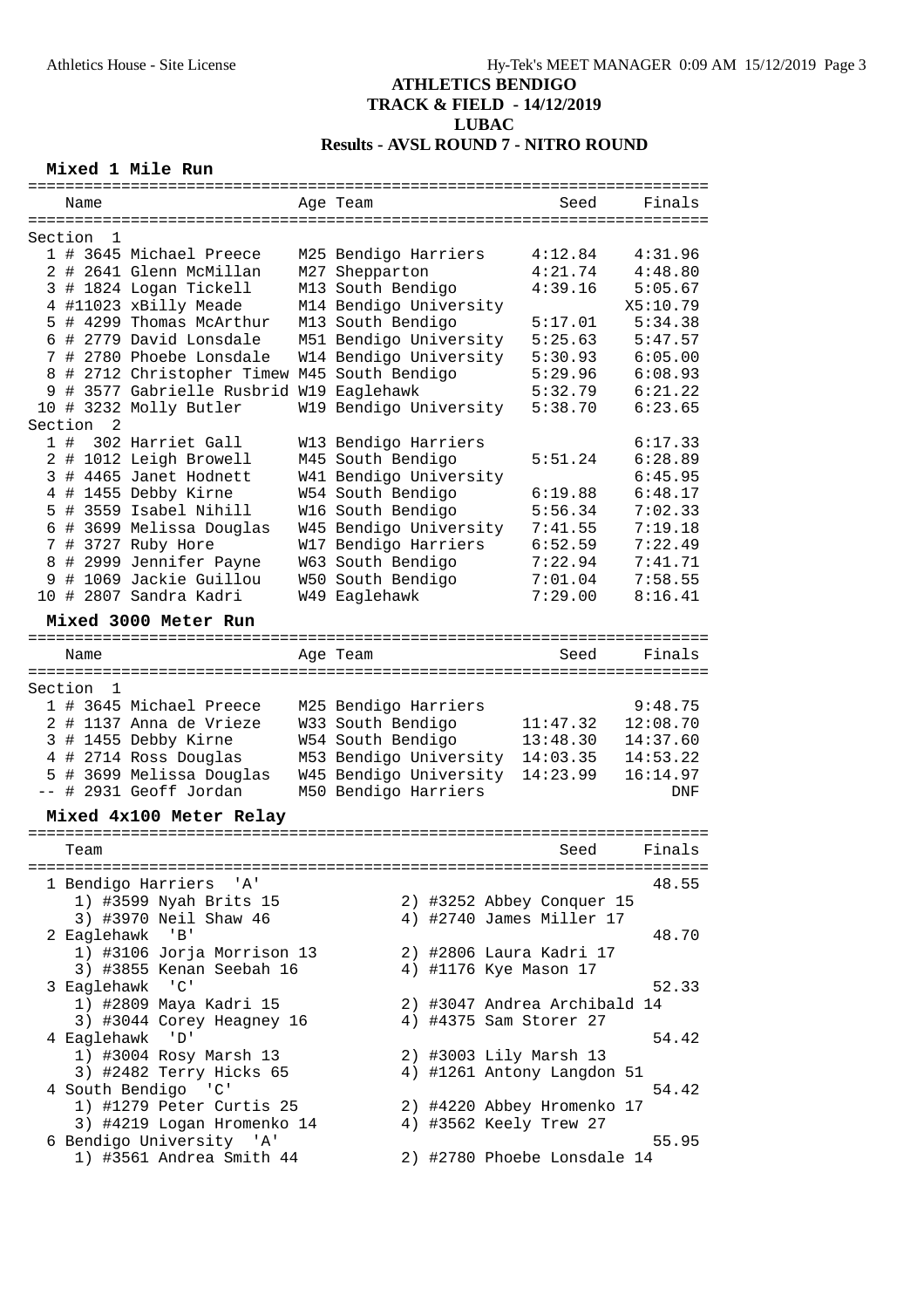#### **ATHLETICS BENDIGO**

## **TRACK & FIELD - 14/12/2019**

**LUBAC**

# **Results - AVSL ROUND 7 - NITRO ROUND**

| Mixed 4x100 Meter Relay                                             |                      |  |                                |                |                    |
|---------------------------------------------------------------------|----------------------|--|--------------------------------|----------------|--------------------|
| 3) #2714 Ross Douglas 53                                            |                      |  | 4) #4417 Taine Bishop 14       |                |                    |
| Section <sub>2</sub>                                                |                      |  |                                |                |                    |
| 1 Eaglehawk 'E'                                                     |                      |  |                                | 50.37          |                    |
| 1) #3345 James Bentley 15                                           |                      |  | 2) #3571 Angus McKindlay 16    |                |                    |
| 3) #3822 Jorja Peace 15                                             |                      |  | 4) #3094 Niah Langtree 17      |                |                    |
| 2 Eaglehawk 'A'<br>1) #3172 %Timothy Sullivan 44                    |                      |  | 2) #3538 David Chisholm 51     | 59.45          |                    |
| 3) #3007 Leah Langtree 43                                           |                      |  | 4) #2807 Sandra Kadri 49       |                |                    |
| 3 South Bendigo 'A'                                                 |                      |  |                                | 59.64          |                    |
| 1) #1068 Allie Guillou 13                                           |                      |  | 2) #3445 Keenan Seymour 12     |                |                    |
| 3) #1067 Belle Guillou 13                                           |                      |  | 4) #3270 Jasper Seymour 10     |                |                    |
| 4 South Bendigo 'B'                                                 |                      |  |                                | 1:01.53        |                    |
| 1) #1069 Jackie Guillou 50                                          |                      |  | 2) #1012 Leigh Browell 45      |                |                    |
| 3) #2712 Christopher Timewell 45                                    |                      |  | 4) #4218 Trudy Haines 49       |                |                    |
| 5 Eaglehawk 'F'                                                     |                      |  |                                | 1:01.79        |                    |
| 1) #3052 Olivia Graham 19                                           |                      |  | 2) #103 Denise Snyder 27       |                |                    |
| 3) #4204 Stephen Ryan 63                                            |                      |  | 4) #3075 Peter Savage 65       |                |                    |
| Mixed 2x800 Meter Relay (2x2x400)                                   |                      |  |                                |                |                    |
|                                                                     |                      |  |                                |                |                    |
| Team                                                                |                      |  | Seed                           | Finals         |                    |
| Section 1                                                           |                      |  |                                |                |                    |
| 1 Bendigo Harriers 'A'                                              |                      |  |                                | 4:41.88        |                    |
| 1) #2814 Gretel Holmes 15                                           |                      |  | 2) #3645 Michael Preece 25     |                |                    |
| 2 South Bendigo 'A'                                                 |                      |  |                                | 4:50.29        |                    |
| 1) #3281 Oliver Muggleton 17                                        |                      |  | 2) #3828 Anastazia Robinson 17 |                |                    |
| 3 South Bendigo 'C'                                                 |                      |  |                                | 4:58.76        |                    |
| 1) #4461 Quinn Grey 15                                              |                      |  | 2) #4052 Scarlett Southern 12  |                |                    |
| 4 Bendigo University 'A'                                            |                      |  |                                | 5:05.63        |                    |
| 1) #3232 Molly Butler 19<br>5 South Bendigo 'B'                     |                      |  | 2) #2779 David Lonsdale 51     | 5:07.47        |                    |
| 1) #1825 Zackery Tickell 14                                         |                      |  | 2) #3559 Isabel Nihill 16      |                |                    |
| 6 South Bendigo 'D'                                                 |                      |  |                                | 5:13.16        |                    |
| 1) #1455 Debby Kirne 54                                             |                      |  | 2) #1824 Logan Tickell 13      |                |                    |
| 7 Bendigo Harriers 'C'                                              |                      |  |                                | 5:28.04        |                    |
| 1) #3443 Tiffany Bussem Jorgensen 2) #2644 Eric Baker 57            |                      |  |                                |                |                    |
| 8 Bendigo Harriers<br>'B'                                           |                      |  |                                | 5:35.11        |                    |
| 1) #2931 Geoff Jordan 50                                            |                      |  | 2) #3727 Ruby Hore 17          |                |                    |
| Mixed High Jump                                                     |                      |  |                                |                |                    |
|                                                                     |                      |  |                                |                |                    |
| Name                                                                | Age Team             |  | Seed                           | Finals         |                    |
| Flight<br>- 1                                                       |                      |  |                                |                |                    |
| 1 # 2740 James Miller                                               | M17 Bendigo Harriers |  | 2.00 <sub>m</sub>              | 1.85m          |                    |
| 2#<br>103 Denise Snyder                                             | W27 Eaglehawk        |  | 1.65m                          | 1.70m          |                    |
| 3 # 3571 Angus McKindlay                                            | M16 Eaglehawk        |  | 1.60m                          | 1.60m          |                    |
| 4#<br>302 Harriet Gall                                              | W13 Bendigo Harriers |  | 1.51m                          | 1.50m          |                    |
| 4 # 4220 Abbey Hromenko                                             | W17 South Bendigo    |  | 1.55m                          | 1.50m          | bonus30            |
| 4 # 1176 Kye Mason                                                  | M17 Eaglehawk        |  |                                | 1.50m          |                    |
| 7 # 3086 Gregory Hilson                                             | M50 South Bendigo    |  | 1.55m                          | 1.40m          |                    |
| 8 # 4375 Sam Storer                                                 | M27 Eaglehawk        |  | 1.55m                          | 1.35m          |                    |
| -2<br>Flight                                                        |                      |  |                                |                |                    |
| 1 # 4461 Quinn Grey<br>2 # 2712 Christopher Timew M45 South Bendigo | M15 South Bendigo    |  | 1.35m                          | 1.45m<br>1.40m | bonus30<br>bonus30 |
| 3 # 3003 Lily Marsh                                                 | W13 Eaglehawk        |  | 1.37m                          | 1.35m          | bonus30            |
| 3 # 2809 Maya Kadri                                                 | W15 Eaglehawk        |  | 1.30m                          | 1.35m          |                    |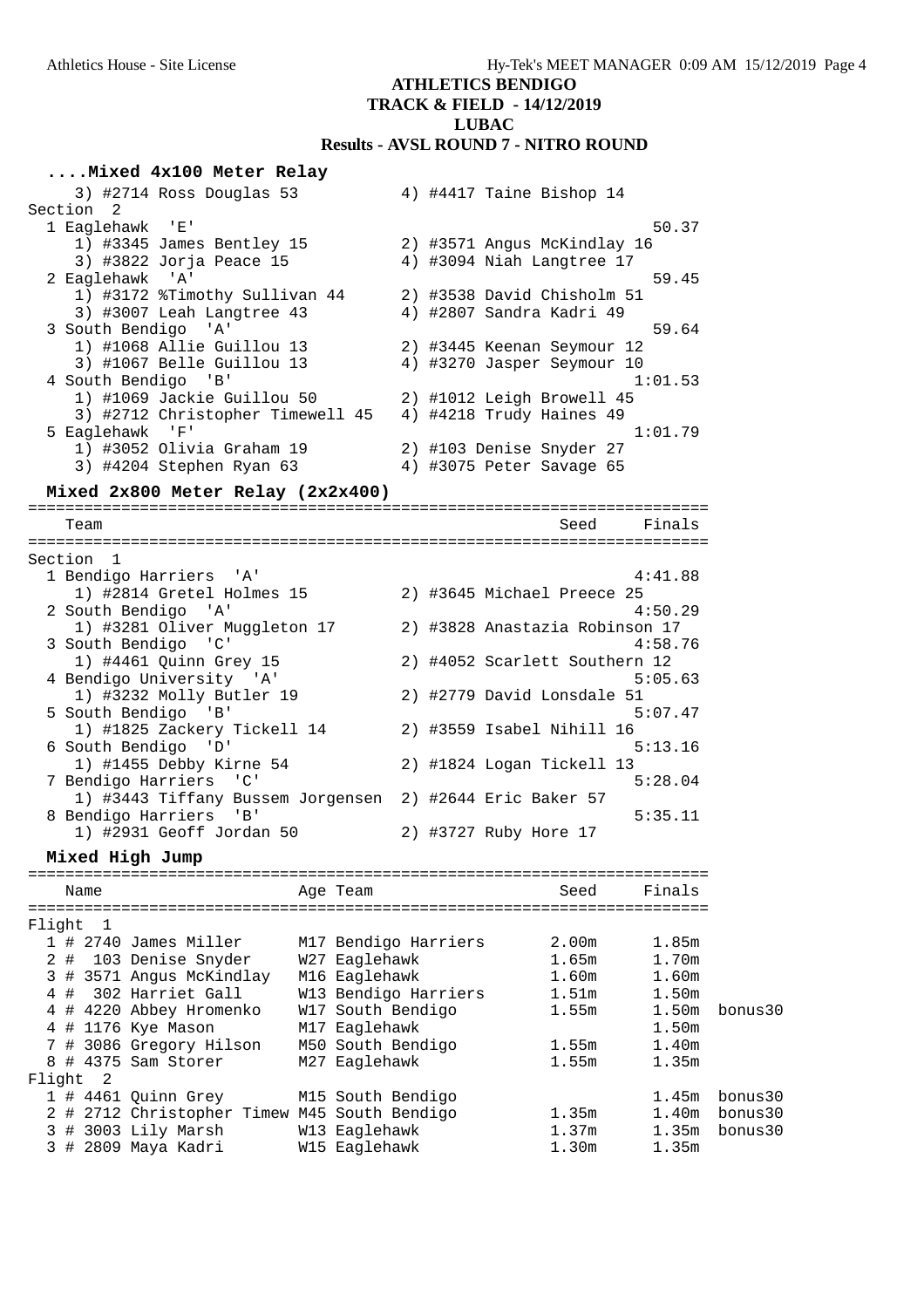#### **....Mixed High Jump**

|          |  | 3 # 3538 David Chisholm                       | M51 Eaglehawk          | 1.35m             |                   | $1.35m$ bonus $30$ |
|----------|--|-----------------------------------------------|------------------------|-------------------|-------------------|--------------------|
|          |  | 3 # 2931 Geoff Jordan                         | M50 Bendigo Harriers   | 1.35m             | 1.35m             |                    |
|          |  | 7 # 3822 Jorja Peace                          | W15 Eaglehawk          | 1.35m             | 1.30 <sub>m</sub> |                    |
|          |  | 7 # 3445 Keenan Seymour                       | M12 South Bendigo      | 1.27m             | 1.30 <sub>m</sub> |                    |
|          |  | 7 # 2714 Ross Douglas                         | M53 Bendigo University | 1.35m             | 1.30m             |                    |
|          |  | 7 # 2482 Terry Hicks                          | M65 Eaglehawk          | 1.30 <sub>m</sub> | 1.30 <sub>m</sub> |                    |
|          |  | 7 # 3716 Jessica Grigson                      | W13 South Bendigo      | 1.30 <sub>m</sub> | 1.30 <sub>m</sub> | bonus30            |
|          |  | 12 # 1261 Antony Langdon                      | M51 Eaglehawk          | 1.30 <sub>m</sub> | 1.25m             |                    |
|          |  | 12 # 4052 Scarlett Southern W12 South Bendigo |                        | 1.30 <sub>m</sub> | 1.25m             |                    |
|          |  | 12 # 4218 Trudy Haines                        | W49 South Bendigo      | 1.30 <sub>m</sub> | 1.25m             |                    |
| Flight 3 |  |                                               |                        |                   |                   |                    |
|          |  | 1 # 1067 Belle Guillou                        | W13 South Bendigo      |                   | 1.20m             | bonus30            |
|          |  | 1 # 1068 Allie Guillou                        | W13 South Bendigo      | 1.20m             | 1.20 <sub>m</sub> | bonus30            |
|          |  | 3 # 1554 Narelle Messerle                     | W61 Ringwood           | 1.10 <sub>m</sub> | 1.10m             |                    |
|          |  | 3 # 4053 Mackenzie Souther W14 South Bendigo  |                        | 1.12m             | 1.10m             |                    |
|          |  | -- # 3270 Jasper Seymour                      | M10 South Bendigo      | 1.09m             | ΝH                |                    |
|          |  |                                               |                        |                   |                   |                    |

#### **Mixed Long Jump**

============================================================================== Name **Age Team** Age Team Seed Finals Wind ==============================================================================  $F14\alpha h+1$ 

| L T T AIIL |     | - 1                     |                                                 |                        |                   |                   |         |                  |
|------------|-----|-------------------------|-------------------------------------------------|------------------------|-------------------|-------------------|---------|------------------|
|            |     |                         | 1 # 3106 Jorja Morrison                         | W13 Eaglehawk          | 4.50m             | 4.50m             | 2.2     |                  |
|            |     |                         | 2 # 1067 Belle Guillou                          | W13 South Bendigo      | 4.06m             | 4.11m             | 2.6     |                  |
|            |     |                         | 3 # 3003 Lily Marsh                             | W13 Eaglehawk          | 4.39m             | 4.07m             | 2.6     |                  |
|            |     |                         | 4 # 3047 Andrea Archibald                       | W14 Eaglehawk          | 3.31m             | 3.89 <sub>m</sub> | 2.1     |                  |
|            |     |                         | 5 # 1068 Allie Guillou                          | W13 South Bendigo      | 3.85m             | 3.85m             |         | 3.6 bonus30      |
|            |     |                         | 6 # 1261 Antony Langdon                         | M51 Eaglehawk          | 4.38m             | 3.80m             | 2.3     |                  |
|            |     |                         | 7 # 3445 Keenan Seymour                         | M12 South Bendigo      | 3.35m             | 3.61m             | 2.1     |                  |
|            |     |                         | 8 # 3764 Toni Phillips                          | W47 Preston            | 3.56m             | 3.41m             | 1.4     |                  |
| 9          |     |                         | # 3007 Leah Langtree                            | W43 Eaglehawk          | 3.64m             | 3.35m             | $+0.0$  |                  |
|            |     |                         | 10 # 1069 Jackie Guillou                        | W50 South Bendigo      | 2.88m             | 2.93m             |         | $1.7$ bonus $30$ |
|            |     |                         | 11 # 2860 Kathryn Heagney                       | W69 Eaglehawk          | 3.04m             | 2.76m             | $0.1\,$ |                  |
| Flight     |     | 2                       |                                                 |                        |                   |                   |         |                  |
|            |     |                         | 1 # 3828 Anastazia Robinso W17 South Bendigo    |                        | 4.41m             | 4.51m             | $+0.0$  |                  |
|            |     |                         | 2 # 3443 Tiffany Bussem Jo W18 Bendigo Harriers |                        | 4.00m             | 4.45m             | $+0.0$  |                  |
|            |     |                         | 3 # 2931 Geoff Jordan                           | M50 Bendigo Harriers   | 4.17m             | 4.13m             |         | $1.4$ bonus $30$ |
| 4          | #   |                         | 302 Harriet Gall                                | W13 Bendigo Harriers   | 4.22m             | 4.01m             |         | $+0.0$ bonus 30  |
| 5          |     |                         | # 4219 Logan Hromenko                           | M14 South Bendigo      | 3.52m             | 3.98 <sub>m</sub> | $-0.1$  |                  |
|            |     |                         | 6 # 3561 Andrea Smith                           | W44 Bendigo University | 3.79m             | 3.76m             | 2.3     |                  |
|            |     |                         | 7 # 2644 Eric Baker                             | M57 Bendigo Harriers   | 3.52m             | 3.65m             | 1.5     |                  |
| 8          |     |                         | # 3084 Caitlin Campbell                         | W16 South Bendigo      | 3.74m             | 3.64m             | $+0.0$  |                  |
| 9          |     |                         | # 3989 Emma Orme                                | W12 South Bendigo      | 3.44m             | 3.56m             | 2.6     |                  |
| 10         |     |                         | # 3227 Joan Self                                | W62 South Bendigo      | 3.40 <sub>m</sub> | 3.21m             | 2.6     |                  |
|            |     |                         | 11 # 1554 Narelle Messerle                      | W61 Ringwood           | 2.69m             | 2.75m             |         | $+0.0$ bonus 30  |
| Flight     |     | $\overline{\mathbf{3}}$ |                                                 |                        |                   |                   |         |                  |
|            |     |                         | 1 # 3044 Corey Heagney                          | M16 Eaglehawk          | 6.11m             | 5.94m             |         | $1.5$ bonus $30$ |
|            |     |                         | 2 # 1176 Kye Mason                              | M17 Eaglehawk          |                   | 5.81m             | 1.6     |                  |
|            |     |                         | 3 # 3281 Oliver Muggleton                       | M17 South Bendigo      | 5.17m             | 5.44 <sub>m</sub> | 1.9     |                  |
|            |     |                         | 4 # 4375 Sam Storer                             | M27 Eaglehawk          | 5.27m             | 5.37m             | 0.2     |                  |
|            | 5 # |                         | 103 Denise Snyder                               | W27 Eaglehawk          | 5.36m             | 5.29m             |         | $1.3$ bonus $30$ |
|            |     |                         | 6 # 3345 James Bentley                          | M15 Eaglehawk          | 5.43m             | 5.25 <sub>m</sub> | $-0.4$  |                  |
|            |     |                         | 7 # 3252 Abbey Conquer                          | W15 Bendigo Harriers   | 4.83m             | 5.08m             | 0.9     |                  |
|            |     |                         | 8 # 4461 Quinn Grey                             | M15 South Bendigo      | 4.68m             | 4.83m             | 2.7     |                  |
|            |     |                         | 9 # 3562 Keely Trew                             | W27 South Bendigo      | 4.60m             | 4.75m             |         | $1.5$ bonus $30$ |
|            |     |                         | 10 # 4220 Abbey Hromenko                        | W17 South Bendigo      | 4.44m             | 4.65m             | $+0.0$  |                  |
|            |     |                         | 11 # 3538 David Chisholm                        | M51 Eaglehawk          | 4.95m             | 4.61 <sub>m</sub> | 0.8     |                  |
|            |     |                         | 12 # 1279 Peter Curtis                          | M25 South Bendigo      | 4.62m             | 4.53m             | $+0.0$  |                  |
|            |     |                         |                                                 |                        |                   |                   |         |                  |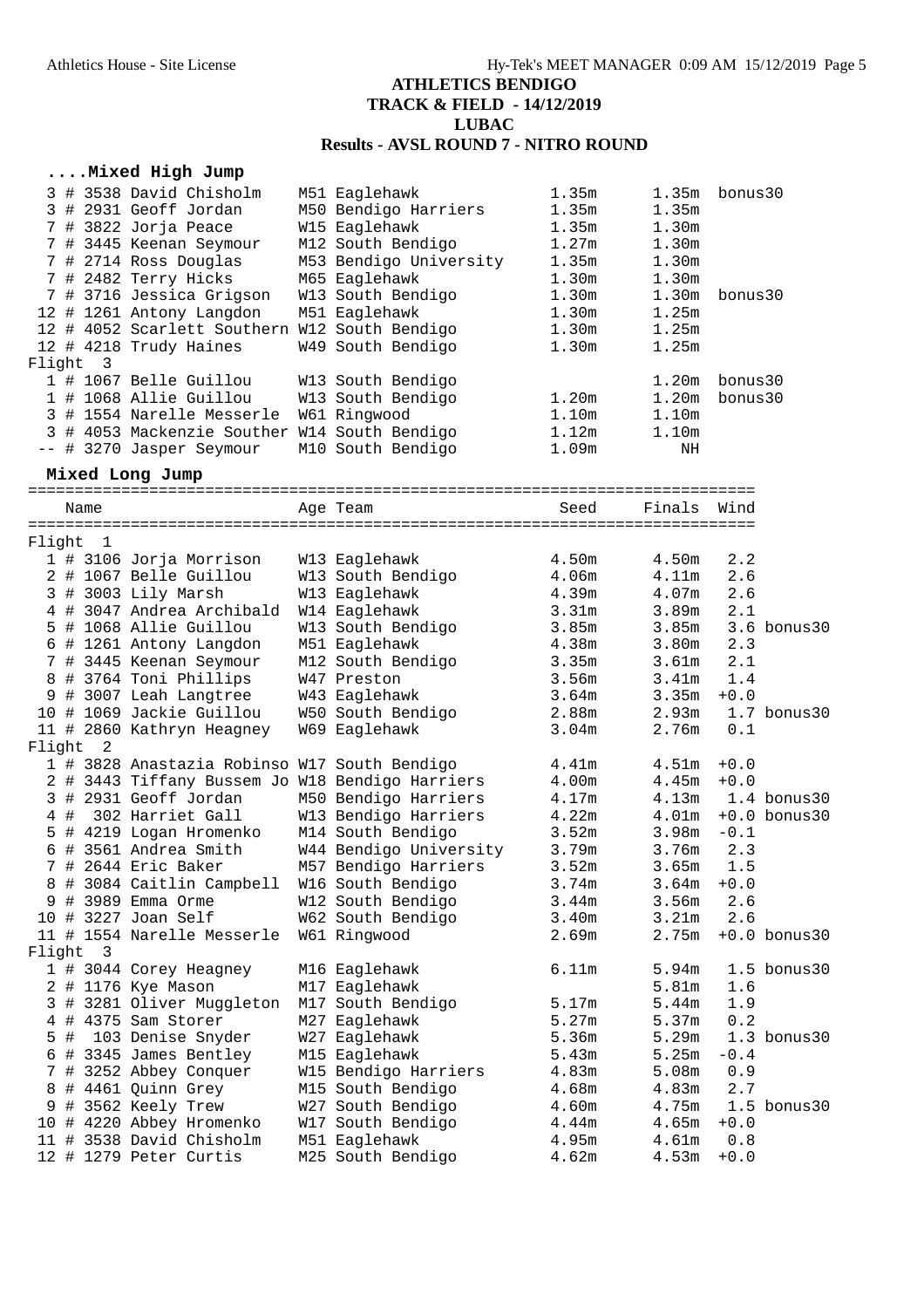#### **....Mixed Long Jump**

| 13 # 3599 Nyah Brits      | W15 Bendigo Harriers | 4.54m | 4.52m | 1.3 |
|---------------------------|----------------------|-------|-------|-----|
| 14 # 3004 Rosy Marsh      | W13 Eaglehawk        | 4.67m | 4.33m | 2.1 |
| 15 # 2809 Maya Kadri      | W15 Eaglehawk        | 4.35m | 4.14m | 3.3 |
| 16 # 3716 Jessica Grigson | W13 South Bendigo    | 4.17m | 3.98m | 1.6 |
| 17 # 3727 Ruby Hore       | W17 Bendigo Harriers | 3.70m | 3.39m | 2.0 |

#### **Mixed Shot Put**

========================================================================= Name **Age Team** Age Team Seed Finals

=========================================================================

| Flight |     | 1              |                                              |                        |                   |        |          |
|--------|-----|----------------|----------------------------------------------|------------------------|-------------------|--------|----------|
|        | 1 # |                | 105 Emma Berg                                | W18 South Bendigo      | 13.70m            | 12.83m |          |
|        |     |                | 2 # 3345 James Bentley                       | M15 Eaglehawk          | 11.35m            | 10.31m |          |
|        |     |                | 3 # 3727 Ruby Hore                           | W17 Bendigo Harriers   | 9.10m             | 9.74m  |          |
|        |     |                | 4 # 4461 Quinn Grey                          | M15 South Bendigo      | 10.82m            | 9.73m  |          |
|        |     |                | 5 # 3861 Mackenzie Cooper                    | M20 Bendigo Harriers   | 10.21m            | 9.53m  |          |
|        |     |                | 6 # 3862 Bailey Cooper                       | M22 Bendigo Harriers   | 10.20m            | 9.42m  |          |
|        |     |                | 7 # 3052 Olivia Graham                       | W19 Eaglehawk          | 8.84m             | 8.87m  |          |
|        |     |                | 8 # 3538 David Chisholm                      | M51 Eaglehawk          | 9.20m             | 8.46m  | bonus30  |
|        |     |                | 9 # 1554 Narelle Messerle                    | W61 Ringwood           | 8.51 <sub>m</sub> | 8.12m  | bonus30  |
|        |     |                | 10 # 4544 Siobhan Thompson                   | W22 Eaglehawk          | 8.58m             | 7.94m  |          |
|        |     |                | 11 # 1279 Peter Curtis                       | M25 South Bendigo      | 8.30m             | 7.69m  | bonus30  |
|        |     |                | 11 # 3970 Neil Shaw                          | M46 Bendigo Harriers   | $8.51m$           | 7.69m  | bonus30  |
|        |     |                | 13 # 3445 Keenan Seymour                     | M12 South Bendigo      | 8.09m             | 7.57m  |          |
|        |     |                | 14 # 3119 Craig Graham                       | M54 Eaglehawk          | 8.04 <sub>m</sub> | 7.04m  |          |
|        |     | Flight 2       |                                              |                        |                   |        |          |
|        |     |                | 1 # 3106 Jorja Morrison                      | W13 Eaglehawk          | 6.70m             | 7.24m  |          |
|        |     |                | 2 # 3094 Niah Langtree                       | W17 Eaglehawk          | 7.25m             | 7.05m  |          |
|        |     |                | 3 # 3855 Kenan Seebah                        | M16 Eaglehawk          | 6.17m             | 6.81m  |          |
|        |     |                | 4 # 3764 Toni Phillips                       | W47 Preston            | 7.35m             | 6.45m  |          |
|        |     |                | 5 # 3075 Peter Savage                        | M65 Eaglehawk          | 6.76m             | 6.43m  |          |
|        |     |                | 6 # 1068 Allie Guillou                       | W13 South Bendigo      | 6.52m             | 6.33m  |          |
|        |     |                | 7 # 3007 Leah Langtree                       | W43 Eaglehawk          | 6.25m             | 6.18m  |          |
|        |     |                | 8 # 2806 Laura Kadri                         | W17 Eaglehawk          | 7.32m             | 6.05m  |          |
|        |     |                | 9 # 1067 Belle Guillou                       | W13 South Bendigo      | 5.80m             | 6.03m  |          |
|        |     |                | 10 # 3047 Andrea Archibald                   | W14 Eaglehawk          | 5.52m             | 6.00m  |          |
|        |     |                | 11 #11003 xAbbey Berg                        | W11 Unattached         | 5.88m             | X5.79m |          |
|        |     |                | 12 # 2497 Annette Curtis                     | W63 South Bendigo      | 5.13m             | 4.41m  | bonus30  |
|        |     |                | 13 # 3004 Rosy Marsh                         | W13 Eaglehawk          | 5.93m             | 4.38m  |          |
|        |     |                | 14 # 3074 Wendy Ennor                        | W62 Eaglehawk          | 4.53m             | 4.35m  | bonus 30 |
|        |     |                | 15 # 3172 %Timothy Sullivan M44 Eaglehawk    |                        | 5.46m             | 4.22m  | bonus30  |
|        |     |                | -- # 2999 Jennifer Payne                     | W63 South Bendigo      | 4.51 <sub>m</sub> | ND     |          |
| Flight |     | $\overline{3}$ |                                              |                        |                   |        |          |
|        |     |                | 1 # 3989 Emma Orme                           | W12 South Bendigo      | 9.73m             | 8.57m  |          |
|        |     |                | 2 # 2482 Terry Hicks                         | M65 Eaglehawk          | 8.79m             | 8.43m  |          |
|        |     |                | 3 # 2931 Geoff Jordan                        | M50 Bendigo Harriers   | 7.68m             | 7.66m  |          |
|        |     |                | 4 # 4204 Stephen Ryan                        | M63 Eaglehawk          | 7.91m             | 7.42m  |          |
|        |     |                | 5 # 1012 Leigh Browell                       | M45 South Bendigo      | 7.34m             | 7.22m  |          |
|        |     |                | 6 # 2712 Christopher Timew M45 South Bendigo |                        | 7.83m             | 7.21m  |          |
|        |     |                | 7 # 2644 Eric Baker                          | M57 Bendigo Harriers   | 7.35m             | 6.75m  |          |
| 8      |     |                | # 4218 Trudy Haines                          | W49 South Bendigo      | 7.10m             | 6.42m  |          |
|        |     |                | 9 # 3227 Joan Self                           | W62 South Bendigo      | 6.35m             | 6.34m  |          |
|        |     |                | 10 # 2714 Ross Douglas                       | M53 Bendigo University | 7.63m             | 5.96m  |          |
|        |     |                | 11 # 1261 Antony Langdon                     | M51 Eaglehawk          | 7.08m             | 5.10m  |          |
|        |     |                | 12 # 3003 Lily Marsh                         | W13 Eaglehawk          | 5.59m             | 4.91m  |          |